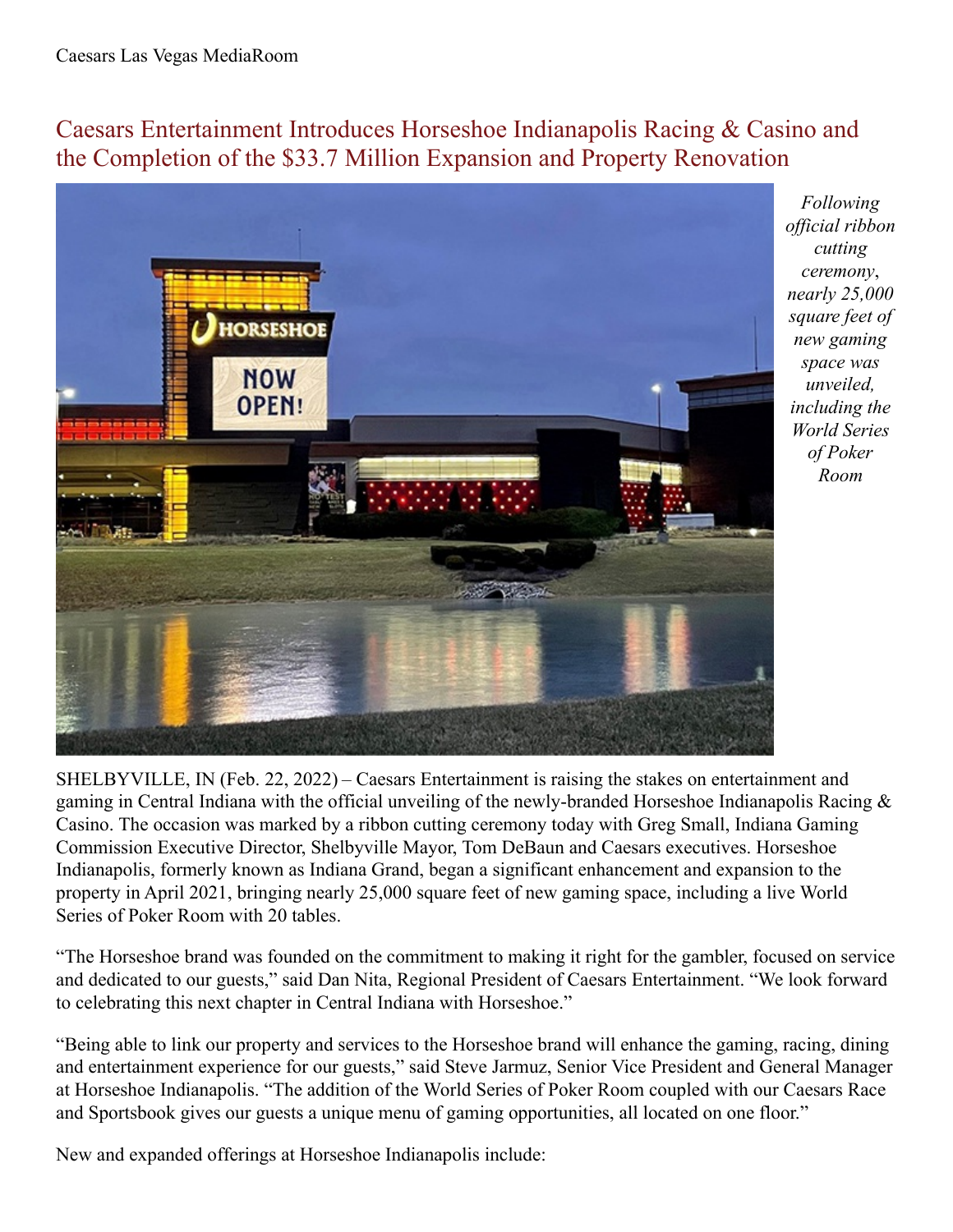- A 5,000-square-foot World Series of Poker Room featuring 20 tables
- A 20-seat video poker bar with 65" LCD overhead screens
- New table games, slots and gaming chairs
- New design elements throughout the gaming floor
- New surface parking
- Brew Brothers, a new eatery adjacent to the Caesars Sportsbook (construction to begin Feb. 2022)
- More than 100 new jobs added to the work force
- Millions in local and state gaming tax revenue

Since 1951 Horseshoe Casinos have been the home of the best odds, highest limits, and biggest jackpots. Started by a gambler for gamblers, at its heart, Horseshoe is about making a gaming experience that is right for the gambler. Over the years, as the brand expanded to markets across the country, Horseshoe has stayed true to its heritage, holding on to the thrilling spirit of no-limit betting. For more information on Horseshoe Indianapolis' offerings, please visit [www.caesars.com/horseshoeindianapolis](http://www.caesars.com/horseshoeindianapolis).

## About Caesars Entertainment, Inc.

Caesars Entertainment, Inc. (NASDAQ: CZR) is the largest casino-entertainment company in the U.S. and one of the world's most diversified casino-entertainment providers. Since its beginning in Reno, NV, in 1937, Caesars Entertainment, Inc. has grown through development of new resorts, expansions and acquisitions. Caesars Entertainment, Inc.'s resorts operate primarily under the Caesars®, Harrah's®, Horseshoe®, and Eldorado® brand names. Caesars Entertainment, Inc. offers diversified gaming, entertainment and hospitality amenities, one-of-a-kind destinations, and a full suite of mobile and online gaming and sports betting experiences. All tied to its industry-leading Caesars Rewards loyalty program, the company focuses on building value with its guests through a unique combination of impeccable service, operational excellence and technology leadership. Caesars is committed to its employees, suppliers, communities and the environment through its PEOPLE PLANET PLAY framework. Know When To Stop Before You Start.® Gambling Problem? Call 1-800-522-4700. For more information, please visit [www.caesars.com/corporate](http://www.caesars.com/corporate).

## About Horseshoe Indianapolis

Horseshoe Indianapolis, owned and operated by Caesars Entertainment, Inc. (NASDAQ: CZR), holds multiple awards for customer service, entertainment, gaming, racing, dining, and diversity. Located just minutes from Indianapolis in Shelbyville, Ind., this one-of-a-kind property has wall to wall excitement on the 105,940 square foot gaming floor, featuring more than 1,600 slots and 72 table games along with a state-ofthe-art World Series of Poker Room containing 20 tables. In addition, Horseshoe Indianapolis offers the only live Thoroughbred and Quarter Horse racing in the state showcased on a one-mile dirt racecourse and a seven-eighths mile turf course. Simulcast and sports wagering is offered year-round at Caesars Race & Sportsbook, also located on the casino floor, with additional gaming provided at Caesars Race & Sportsbook in Clarksville, Ind. Players can reap benefits from Caesars Rewards, the industry's most lucrative bonus program now offered at more than 50 destinations. Please visit [www.caesars.com/horseshoeindianapolis](http://www.caesars.com/horseshoeindianapolis) for more information and find Horseshoe Indianapolis on Facebook, Twitter, and Instagram. Must be 18 or older to wager on horse racing at racetracks and 21 or older to gamble at sports books and casinos. Please play responsibly. If you think you or someone you care about may have a gambling problem, call 1-800-9-WITH-IT (1-800-994-8448). ©2022 Caesars License Company, LLC.

Media Contact: Horseshoe Indianapolis Tammy Knox